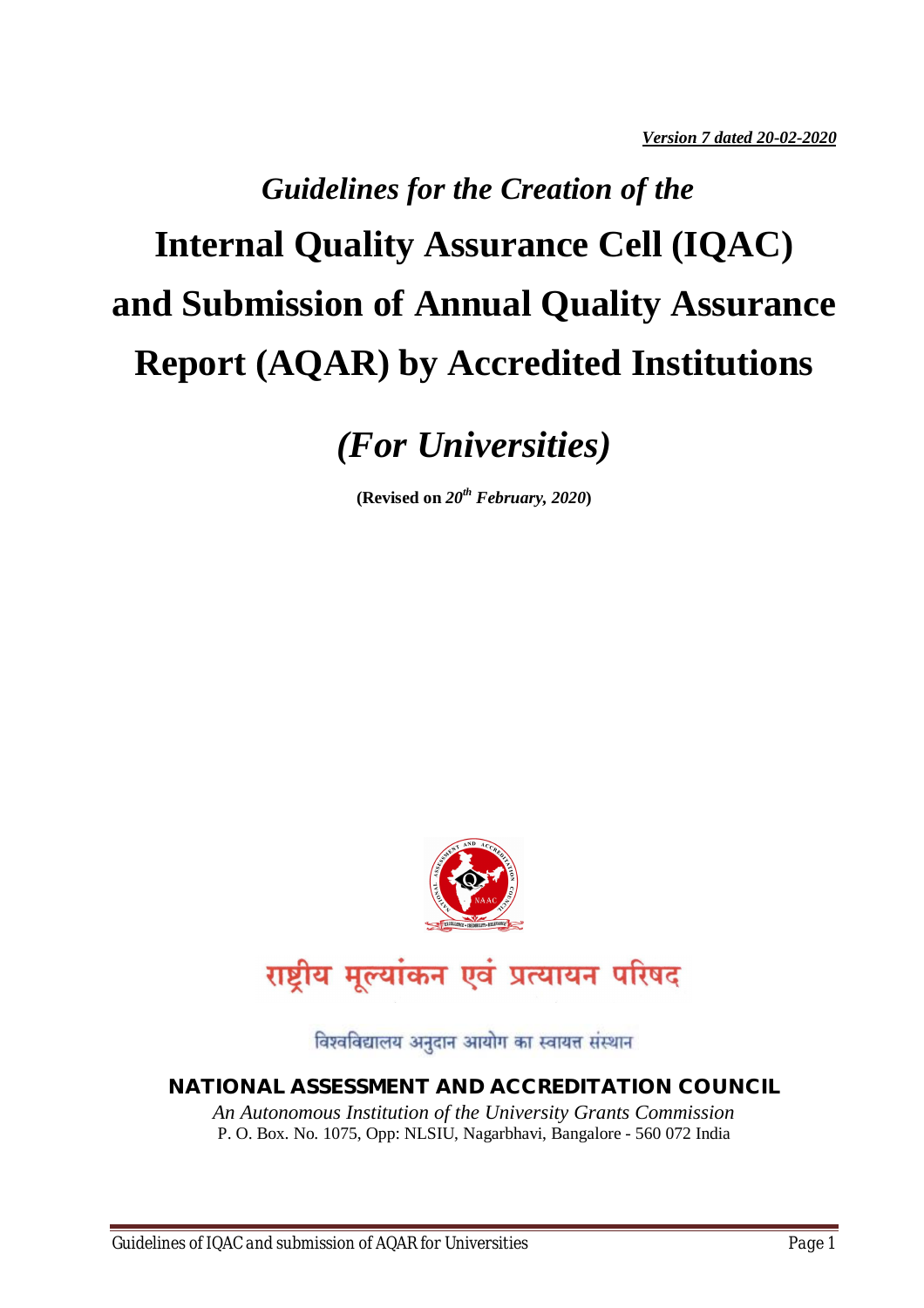# **NAAC**

#### **VISION**

*To make quality the defining element of higher education in India through a combination of self and external quality evaluation, promotion and sustenance initiatives.* 

#### **MISSION**

- *To arrange for periodic assessment and accreditation of institutions of higher education or units thereof, or specific academic programmes or projects;*
- *To stimulate the academic environment for promotion of quality of teaching-learning and research in higher education institutions;*
- *To encourage self-evaluation, accountability, autonomy and innovations in higher education;*
- *To undertake quality-related research studies, consultancy and training programmes, and*
- *To collaborate with other stakeholders of higher education for quality evaluation, promotion and sustenance.*

#### **Value Framework**

To promote the following core values among the HEIs of the country:

- *Contributing to National Development*
- *Fostering Global Competencies among Students*
- *Inculcating a Value System among Students*
- *Promoting the Use of Technology*
- *Quest for Excellence*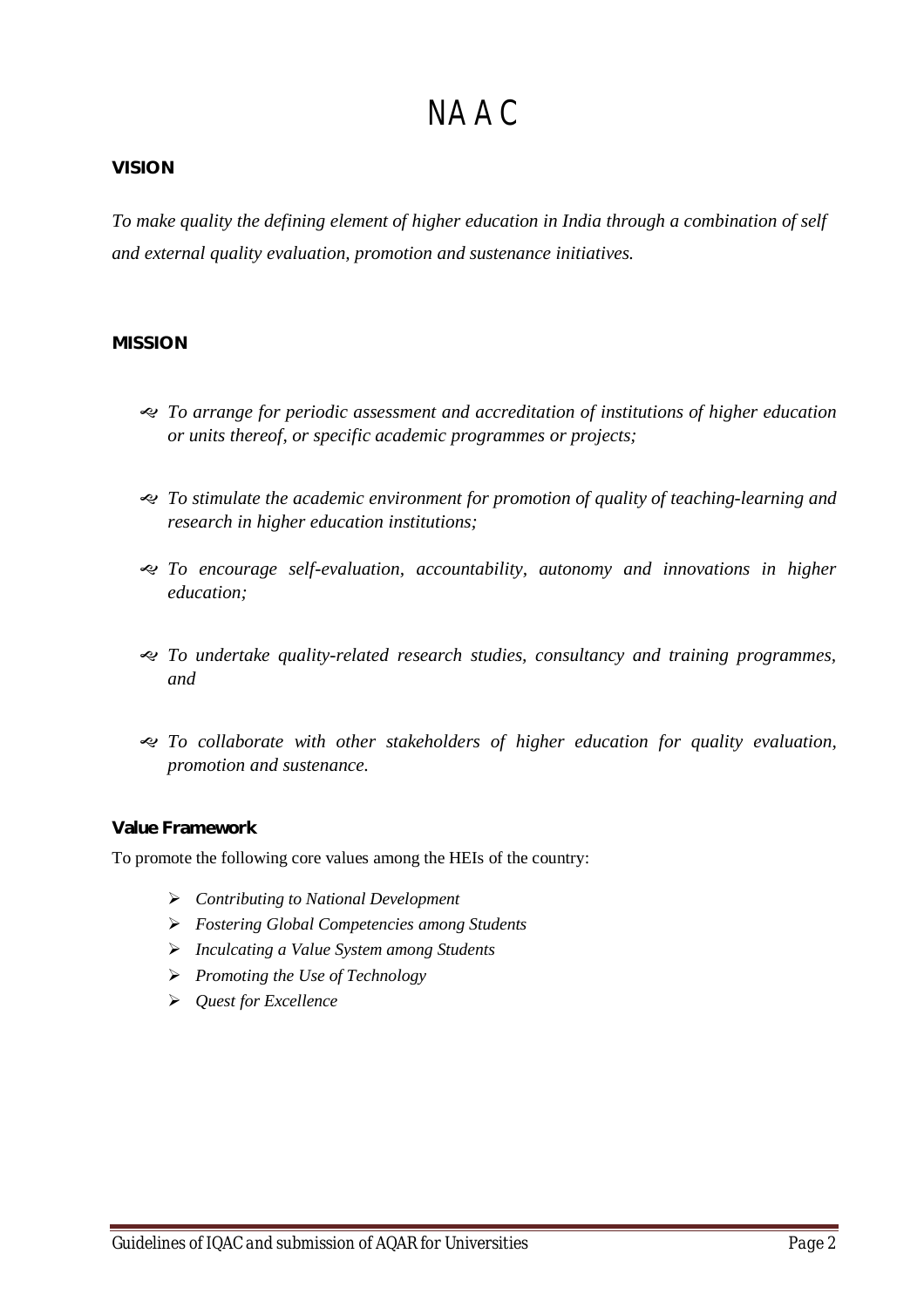# *Guidelines for the Creation of the*  **Internal Quality Assurance Cell (IQAC) and Submission of Annual Quality Assurance Report (AQAR) by Accredited Institutions**

**(For Universities)**

**(Revised on** *26th September, 2019***)**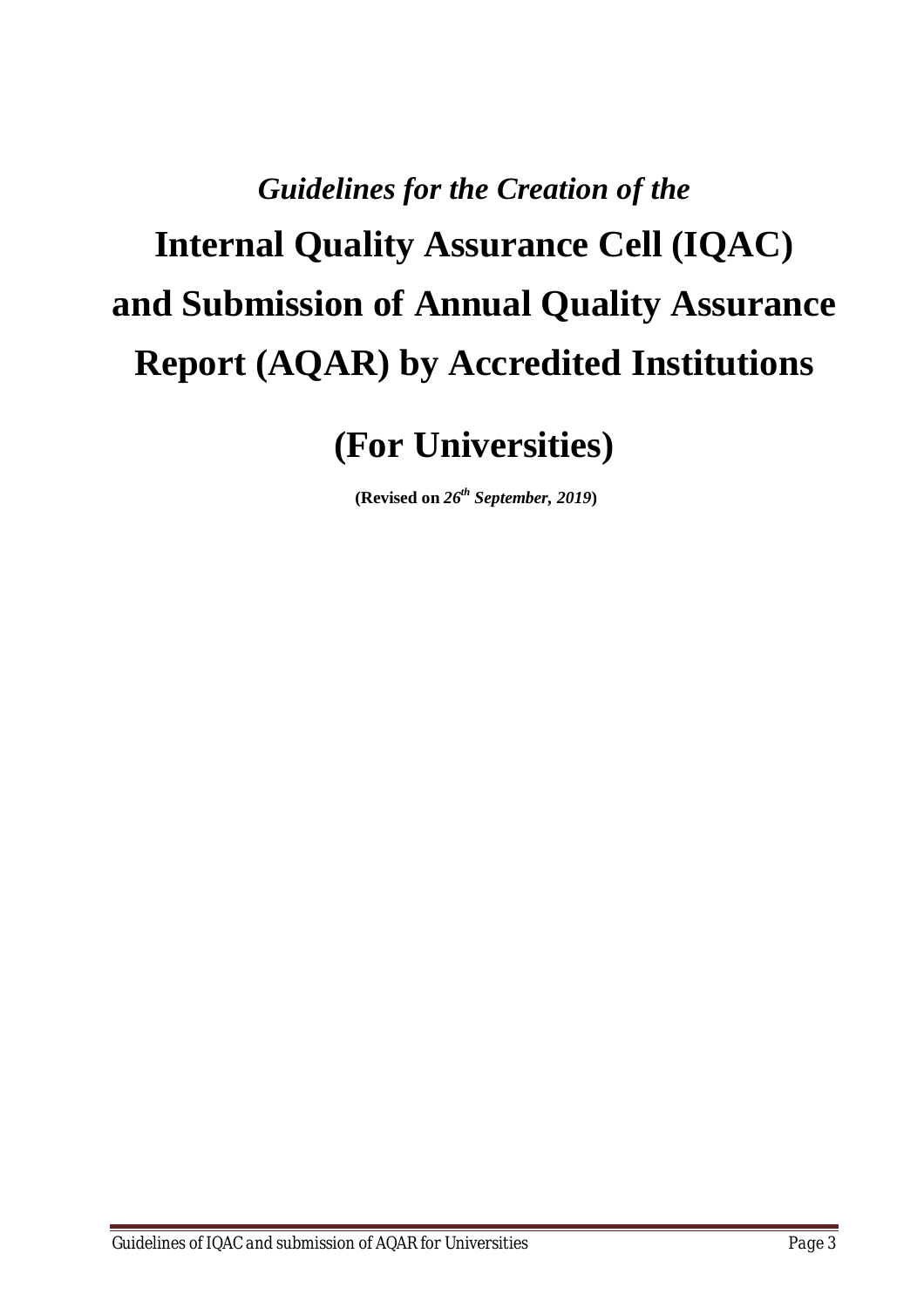

विश्वविद्यालय अनुदान आयोग का स्वायत्त संस्थान

# **NATIONAL ASSESSMENT AND ACCREDITATION COUNCIL**

*An Autonomous Institution of the University Grants Commission* P. O. Box. No. 1075, Opp: NLSIU, Nagarbhavi, Bangalore - 560 072 India

*Published by:*

**The Director** National Assessment and Accreditation Council (NAAC) P. O. Box. No. 1075, Nagarbhavi, **Bengaluru - 560 072**, India

*Prepared by: Dr. Ganesh A. Hegde, Deputy Adviser, NAAC Dr. Vinita Sahoo, Assistatn Adviser, NAAC*

#### Copyright © **NAAC September, 2019**

All rights reserved. No part of this publication may be reproduced or utilised in any form or by any means, electronic or mechanical, including photocopying, recording, or any information storage and retrieval system, without the prior written permission of the publisher.

*Printed at:*  sdgbjkasdgjksdbn Bengaluru - 560 023 Ph.: 080-2310 7302 E-mail: prints@gmail.com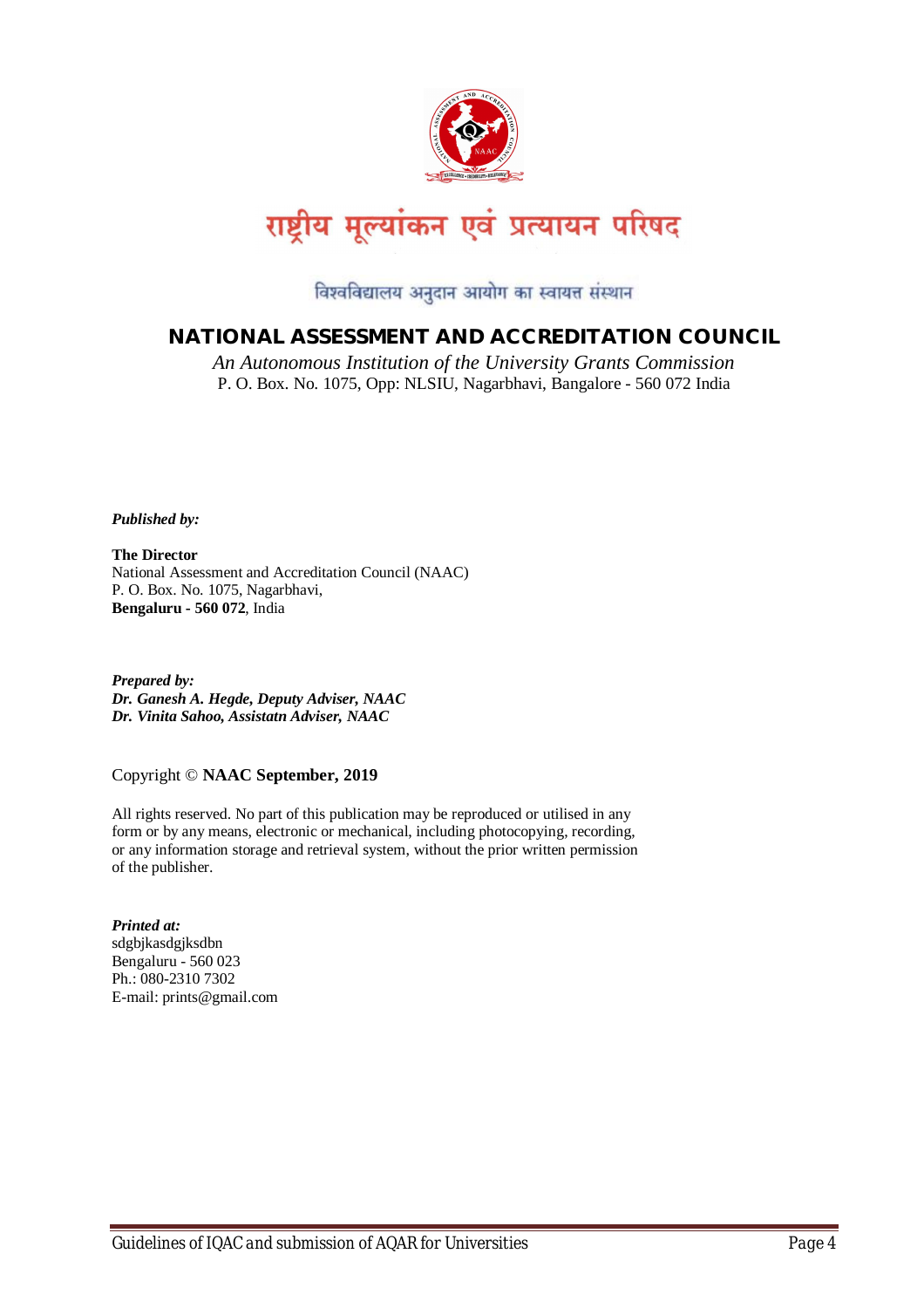### **Contents**

|    |                                                | Page Nos.  |
|----|------------------------------------------------|------------|
| 1. | Introduction                                   | 4          |
|    | 2. Objective                                   | . 4        |
|    | 3. Strategies                                  | . 4        |
|    | 4. Functions                                   | . 5        |
|    | 5. Benefits                                    | . 5        |
|    | 6. Composition of the IQAC                     | . 6        |
|    | 7. The role of coordinator                     | 7          |
|    | 8. Operational Features of the IQAC            | . 7        |
| 9. | <b>Revised Accreditation Framework</b>         | . 8        |
|    | 10. Mandatory Submission of AQAR by IQAC       | $\ldots 8$ |
|    | 11. The Annual Quality Assurance Report (AQAR) | 8          |

# **Part – A**

| 11. Details of the Institution                               |             |  |
|--------------------------------------------------------------|-------------|--|
| 12. IQAC Composition and Activities                          | $\ldots$ 12 |  |
| $Part - B$                                                   |             |  |
| 13. Criterion – I: Curricular Aspects                        | $\ldots$ 14 |  |
| 14. Criterion – II: Teaching, Learning and Evaluation        | $\ldots$ 15 |  |
| 15. Criterion – III: Research, Innovations and Extension     | $\ldots$ 17 |  |
| 16. Criterion – IV: Infrastructure and Learning Resources    | $\cdots$ 20 |  |
| 17. Criterion – V: Student Support and Progression           | $\cdots$ 22 |  |
| 18. Criterion – VI: Governance, Leadership and Management    | $\cdots$ 24 |  |
| 19. Criterion – VII: Institutional Values and Best Practices | $\cdots$ 27 |  |
| 20. Abbreviations                                            | $\cdots$ 29 |  |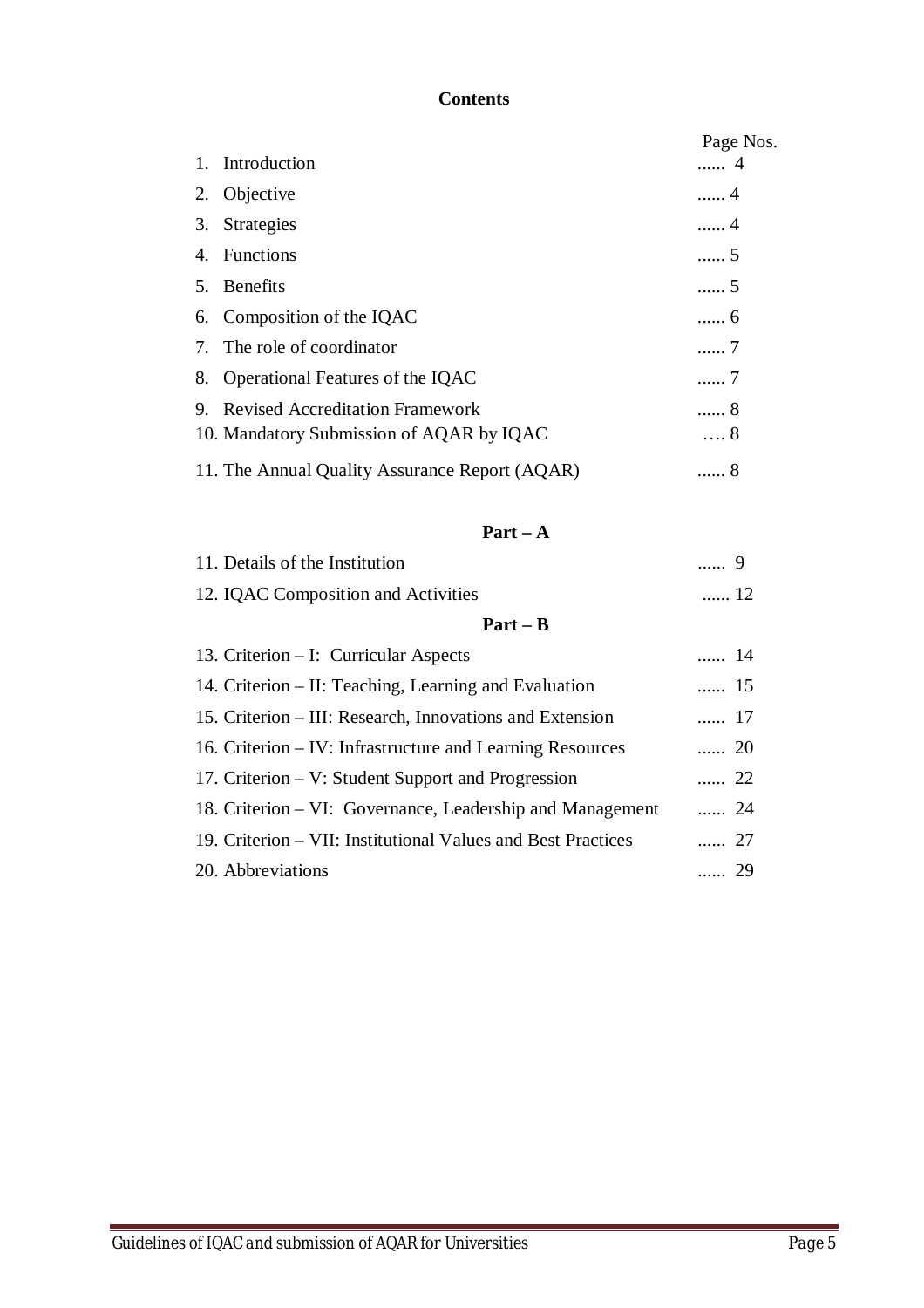# *Guidelines for the Creation of the* **Internal Quality Assurance Cell (IQAC) and Submission of Annual Quality Assurance Report (AQAR) in Accredited Institutions**

# **Introduction**

In pursuance of its Action Plan for performance evaluation, assessment and accreditation and quality up-gradation of institutions of higher education, the National Assessment and Accreditation Council (NAAC), Bangalore proposes that every accredited institution should establish an Internal Quality Assurance Cell (IQAC) as a quality sustenance measure. Since quality enhancement is a continuous process, the IQAC will become a part of the institution's system and work towards realisation of the goals of quality enhancement and sustenance. The prime task of the IQAC is to develop a system for conscious, consistent and catalytic improvement in the overall performance of institutions. For this, during the post-accreditation period, institutions need to channelize its efforts and measures towards promoting the holistic academic excellence including the peer committee recommendations.

The guidelines provided in the following pages will guide and facilitate the institution in the creation and operation of the Internal Quality Assurance Cell (IQAC). The work of the IQAC is the first step towards internalization and institutionalization of quality enhancement initiatives. Its success depends upon the sense of belongingness and participation in all the constituents of the institution. It will not be yet another hierarchical structure or a record-keeping exercise in the

institution. It will be a facilitative and participative voluntary system/unit/organ of the institution. It has the potential to become a vehicle for ushering in quality enhancement by working out planned interventionist strategies by IQAC to remove deficiencies and enhance quality like the "Quality Circles" in industries.

#### **IQAC –** *Vision*

To ensure quality culture as the prime concern for the Higher Education Institutions through institutionalizing and internalizing all the initiatives taken with internal and external support.

# **Objective**

#### *The primary aim of IQAC is*

- To develop a system for conscious, consistent and catalytic action to improve the academic and administrative performance of the institution.
- To promote measures for institutional functioning towards quality enhancement through internalization of quality culture and institutionalization of best practices.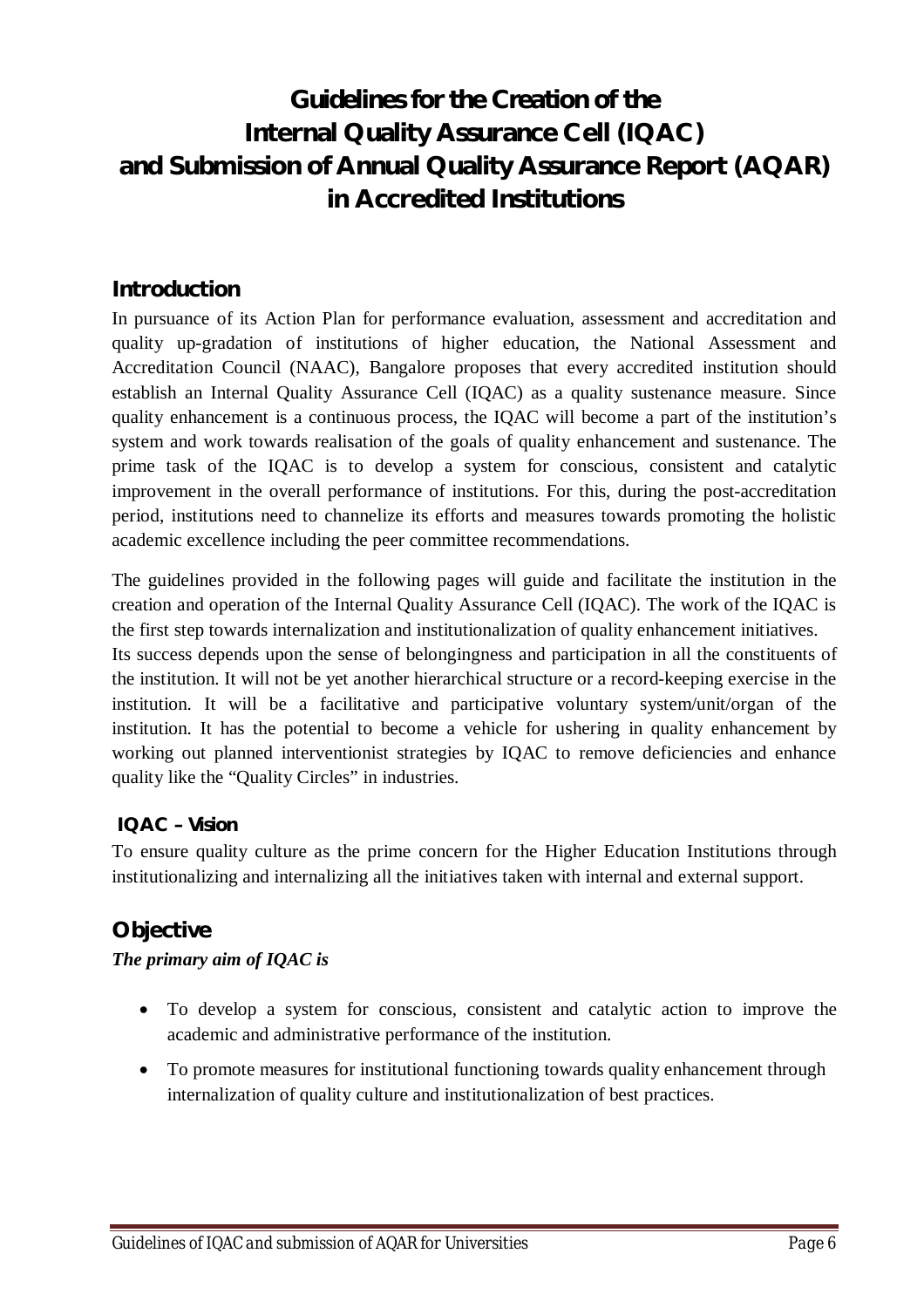# **Strategies**

#### *IQAC shall evolve mechanisms and procedures for*

- a) Ensuring timely, efficient and progressive performance of academic, administrative and financial tasks;
- b) Relevant and quality academic/ research programmes;
- c) Equitable access to and affordability of academic programmes for various sections of society;
- d) Optimization and integration of modern methods of teaching and learning;
- e) The credibility of assessment and evaluation process;
- f) Ensuring the adequacy, maintenance and proper allocation of support structure and services;
- g) Sharing of research findings and networking with other institutions in India and abroad.

# **Functions**

#### *Some of the functions expected of the IQAC are:*

- a) Development and application of quality benchmarks
- b) Parameters for various academic and administrative activities of the institution;
- c) Facilitating the creation of a learner-centric environment conducive to quality education and faculty maturation to adopt the required knowledge and technology for participatory teaching and learning process;
- d) Collection and analysis of feedback from all stakeholders on quality-related institutional processes;
- d) Dissemination of information on various quality parameters to all stakeholders;
- e) Organization of inter and intra institutional workshops, seminars on quality related themes and promotion of quality circles;
- f) Documentation of the various programmes/activities leading to quality improvement;
- g) Acting as a nodal agency of the Institution for coordinating quality-related activities, including adoption and dissemination of best practices;
- h) Development and maintenance of institutional database through MIS for the purpose of maintaining /enhancing the institutional quality;
- i) Periodical conduct of Academic and Administrative Audit and its follow-up
- j) Preparation and submission of the Annual Quality Assurance Report (AQAR) as per guidelines and parameters of NAAC.

# **Benefits**

#### *IQAC will facilitate / contribute to*

- a) Ensure clarity and focus in institutional functioning towards quality enhancement;
- b) Ensure internalization of the quality culture;
- b) Ensure enhancement and coordination among various activities of the institution and institutionalize all good practices;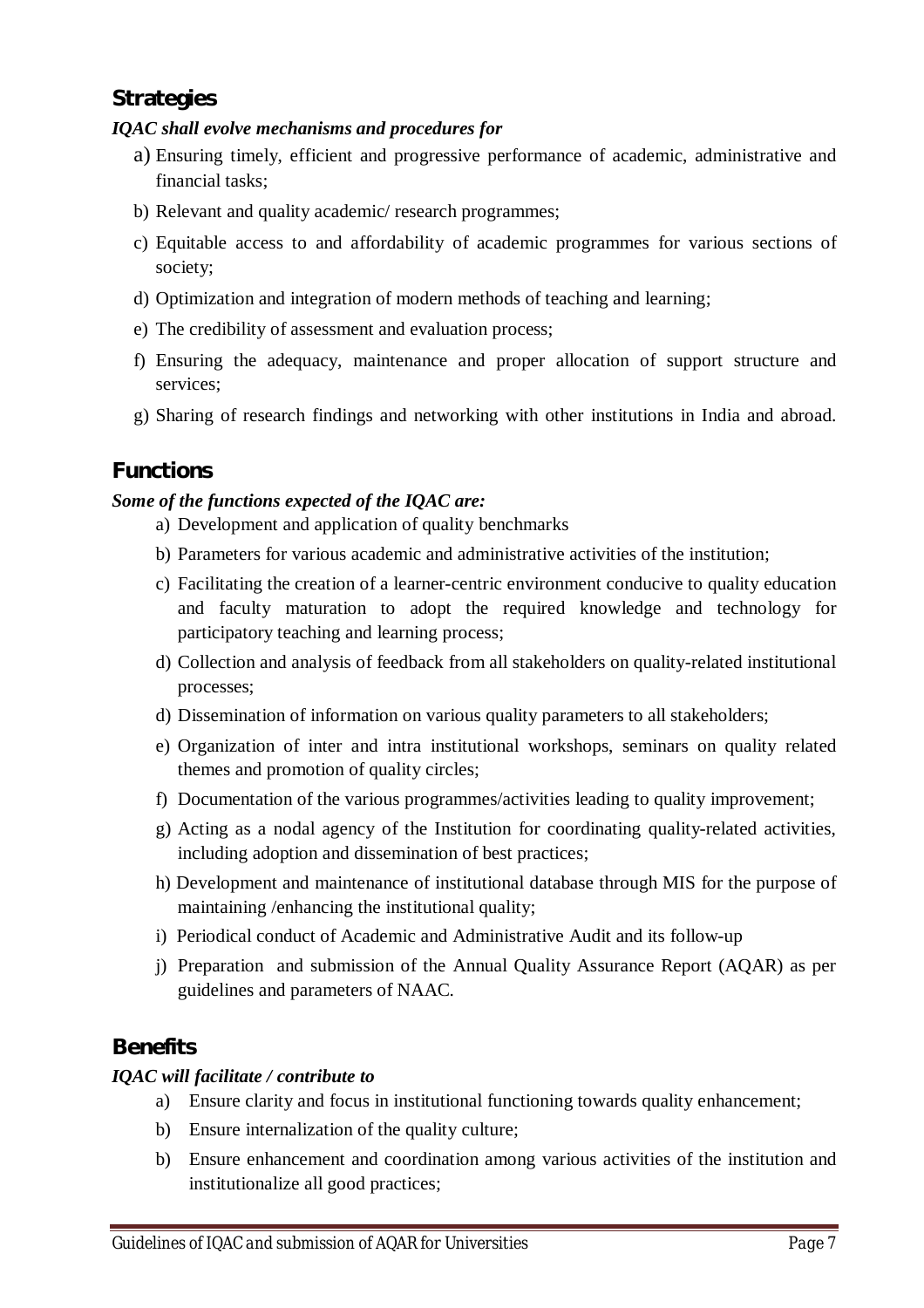- c) Provide a sound basis for decision-making to improve institutional functioning;
- d) Act as a dynamic system for quality changes in HEIs;
- e) Build an organised methodology of documentation and internal communication.

# **Composition of the IQAC**

IQAC may be constituted in every institution under the Chairmanship of the Head of the institution with heads of important academic and administrative units and a few teachers and a few distinguished educationists and representatives of local management and stakeholders.

The composition of the IQAC may be as follows:

- 1. Chairperson: Head of the Institution
- 2. Teachers to represent all level (Three to eight)
- 3. One member from the Management
- 4. Few Senior administrative officers
- 5. One nominee each from local society, Students and Alumni
- 6. One nominee each from Employers /Industrialists/Stakeholders
- 7. One of the senior teachers as the coordinator/Director of the IQAC

The composition of the IQAC will depend on the size and complexity of the institution, accordingly the representation of teachers may vary. It helps the institutions in planning and monitoring. IQAC also gives stakeholders or beneficiaries a cross-sectional participation in the institution's quality enhancement activities. The guidelines given here are only indicative and will help the institutions for quality sustenance activities.

The membership of such nominated members shall be for a period of two years. The IQAC should meet at least once in every quarter. The quorum for the meeting shall be two-third of the total number of members. The agenda, minutes and Action Taken Reports are to be documented with official signatures and maintained electronically in a retrievable format.

It is necessary for the members of the IQAC to shoulder the responsibilities of generating and promoting awareness in the institution and to devote time for working out the procedural details. While selecting these members several precautions need to be taken. A few of them are listed below:

- It is advisable to choose persons from various backgrounds who have earned respect for integrity and excellence in their teaching and research. Moreover, they should be aware of the ground realities of the institutional environment. They should be known for their commitment to improving the quality of teaching and learning.
- It is advisable to change the co-ordinator after two to three years to bring new thoughts and activities in the institution.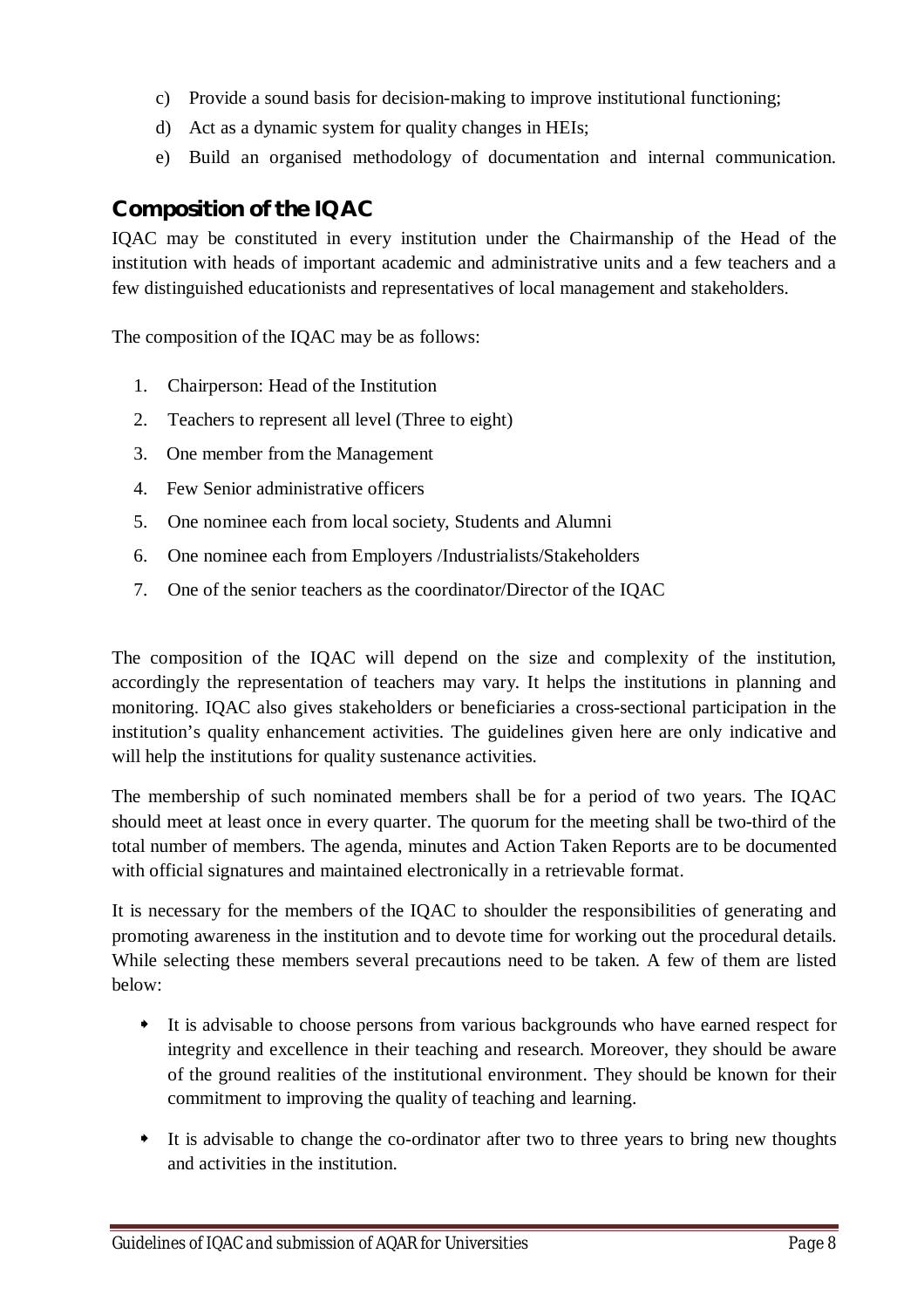- It would be appropriate to choose as senior administrators, persons in charge of institutional services such as library, computer center, estate, student welfare, administration, academic tasks, examination and planning and development.
- The management representative should be a person who is aware of the institution's objectives, limitations and strengths and is committed to its improvement. The local society representatives should be of high social standing and should have made significant contributions to society and in particular to education.

# **The role of the Coordinator**

The role of the coordinator of the IQAC is crucial in ensuring the effective functioning of all the members. The coordinator of the IQAC may be a senior/competent person with experience and exposure in quality aspects. She/he may be a full-time functionary or, to start with, she/he may be a senior academic /administrator entrusted with the IQAC as an additional responsibility. Secretarial assistance may be facilitated by the administration. It is essential that the coordinator may have sound knowledge about the computer, data management and its various functions such as usage for effective communication.

# **Operational Features of the IQAC**

Quality assurance is a by-product of ongoing efforts to define the objectives of an institution, to have a work plan to achieve them and to specify the checks and balances to evaluate the degree to which each of the tasks is fulfilled. Hence devotion and commitment to improvement rather than mere institutional control is the basis for devising procedures and instruments for assuring quality. The right balance between the health and growth of an institution needs to be struck. The IQAC has to ensure that whatever is done in the institution for "education" is done efficiently and effectively with high standards. In order to do this, the IQAC will have to first establish procedures and modalities to collect data and information on various aspects of institutional functioning.

The coordinator of the IQAC will have a major role in implementing these functions. The IQAC may derive major support from the already existing units and mechanisms that contribute to the functions listed above. The operational features and functions discussed so far are broad-based to facilitate institutions towards academic excellence and institutions may adapt them to their specific needs.

The Institutions are requested to submit the AQAR after one year from date of Accreditation every year. A functional Internal Quality Assurance Cell (IQAC) and timely submission of Annual Quality Assurance Reports (AQARs) are the Minimum Institutional Requirements (MIR) to volunteer for second, third or subsequent cycle's accreditation. During the institutional visit the NAAC peer teams will interact with the IQACs to know the progress, functioning as well as quality sustenance initiatives undertaken by them.

The Annual Quality Assurance Report (AQAR) may be the part of the Annual Report. The AQAR shall be approved by the statutory bodies of the HEIs (such as Syndicate, Governing